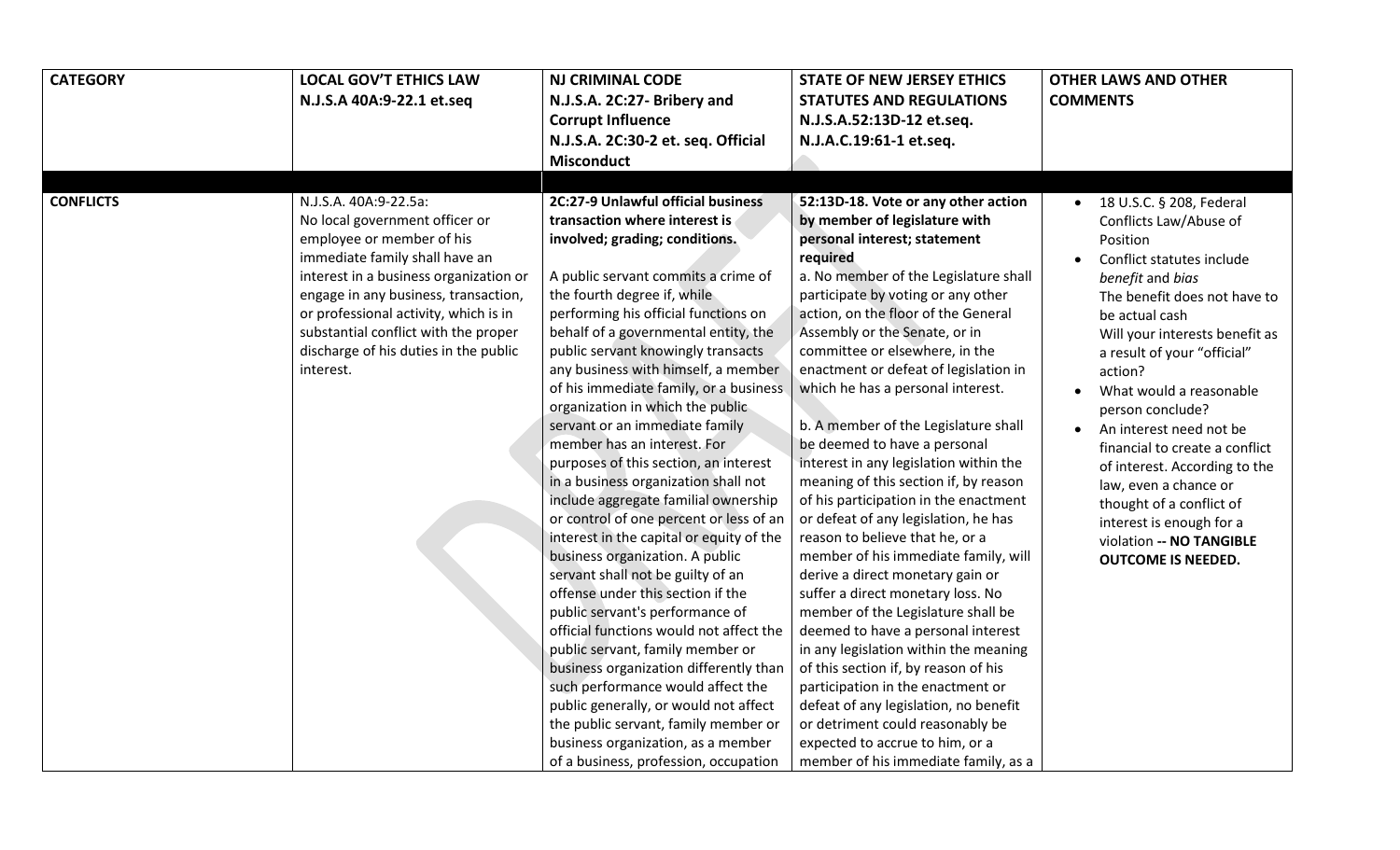|                          |                                       | or group, differently than such        | member of a business, profession,       |  |
|--------------------------|---------------------------------------|----------------------------------------|-----------------------------------------|--|
|                          |                                       | performance would affect any other     | occupation or group, to any greater     |  |
|                          |                                       | member of such business, profession,   | extent than any such benefit or         |  |
|                          |                                       | occupation or group.                   | detriment could reasonably be           |  |
|                          |                                       |                                        | expected to accrue to any other         |  |
|                          |                                       |                                        | member of such business, profession,    |  |
|                          |                                       |                                        | occupation or group.                    |  |
| INDEPENDENCE OF JUDGMENT | N.J.S.A.40A:9-22.5(d)                 | See. N.J.S.A. 2C: 27-10 [below under   | 52:13D-20. Representation of state      |  |
|                          | No local government officer or        | "Gifts"]                               | agency in transaction involving         |  |
|                          | employee shall act in his official    |                                        | pecuniary interest for legislator or    |  |
|                          | capacity in any matter where he, a    |                                        | state officer employee                  |  |
|                          | member of his immediate family, or a  |                                        | No member of the Legislature or         |  |
|                          | business organization in which he has |                                        | State officer or employee or special    |  |
|                          | an interest, has a direct or indirect |                                        | State officer or employee shall act as  |  |
|                          | financial or personal involvement     |                                        | officer or agent for a State agency for |  |
|                          | that might reasonably be expected to  |                                        | the transaction of any business with    |  |
|                          | impair his objectivity or             |                                        | himself or with a corporation,          |  |
|                          | independence of judgment.             |                                        | company, association or firm in the     |  |
|                          |                                       |                                        | pecuniary profits of which he has an    |  |
|                          | N.J.S.A. 40A:9-22.5e                  |                                        | interest (except that ownership or      |  |
|                          | No local government officer or        |                                        | control of 10% or less of the stock of  |  |
|                          | employee shall undertake any          |                                        | a corporation shall not be deemed an    |  |
|                          | employment or service, whether        |                                        | interest within the meaning of this     |  |
|                          | compensated or not, which might       |                                        | section).                               |  |
|                          | reasonably be expected to prejudice   |                                        |                                         |  |
|                          | his independence of judgment in the   |                                        |                                         |  |
|                          | exercise of his official duties.      |                                        |                                         |  |
| <b>INFORMATION</b>       | N.J.S.A. 40A: 9-22.5(g)               | 2C:30-3. Speculating or wagering on    |                                         |  |
|                          | No local government officer or        | official action or information         |                                         |  |
|                          | employee shall use, or allow to be    | A person commits a crime if, in        |                                         |  |
|                          | used, his public office or            | contemplation of official action by    |                                         |  |
|                          | employment, or any information, not   | himself or by a governmental unit      |                                         |  |
|                          | generally available to the members    | with which he is or has been           |                                         |  |
|                          | of the public, which he receives or   | associated, or in reliance on          |                                         |  |
|                          | acquires in the course of and by      | information to which he has or has     |                                         |  |
|                          | reason of his office or employment,   | had access in an official capacity and |                                         |  |
|                          | for the purpose of securing financial | which has not been made public, he:    |                                         |  |
|                          | gain for himself, any member of his   |                                        |                                         |  |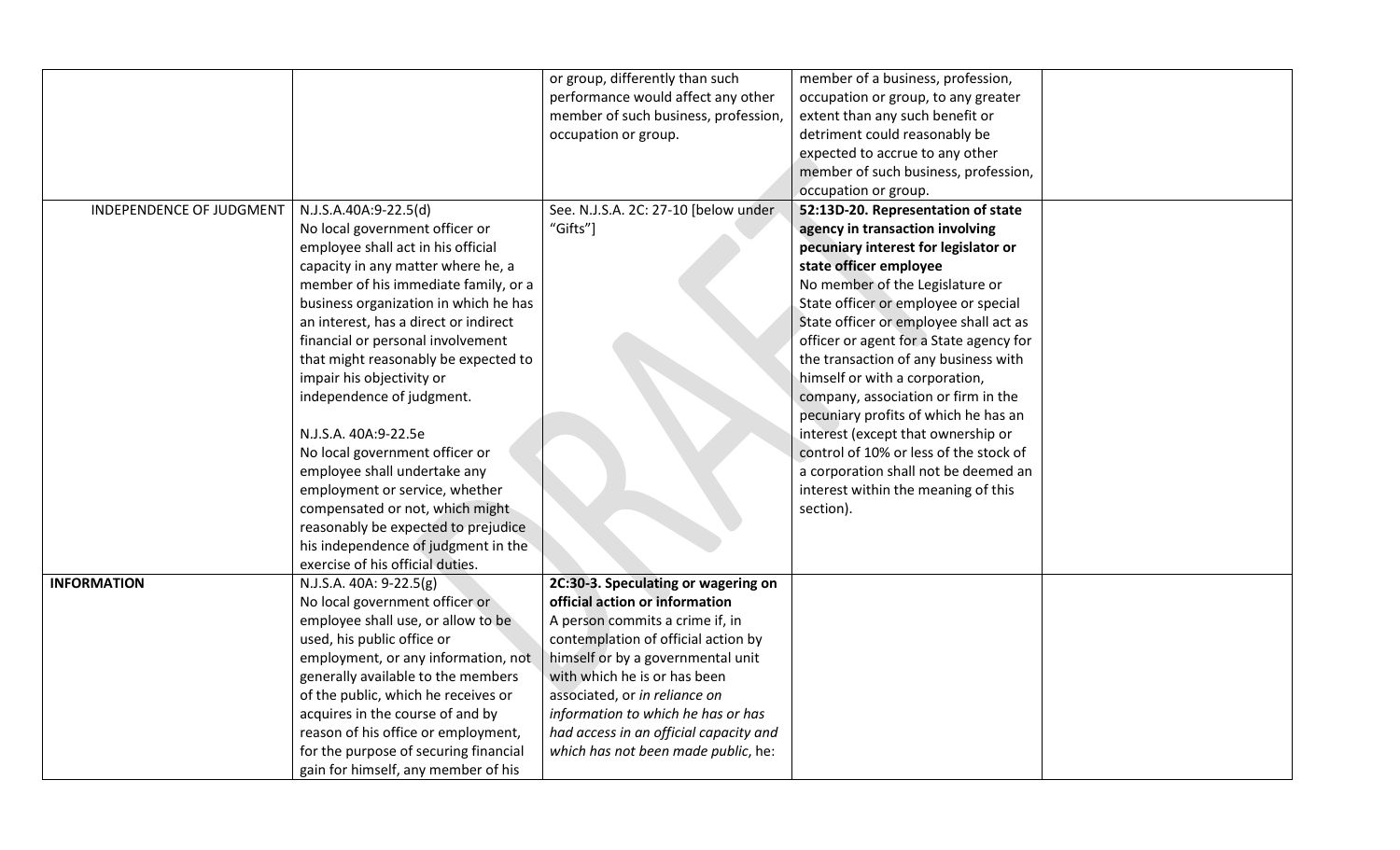|              | immediate family, or any business<br>organization with which he is<br>associated | a. Acquires a pecuniary interest in<br>any property, transaction or<br>enterprise which may be affected by<br>such information or official; or<br>b. Speculates or wagers on the basis<br>of such information or official action;<br>or<br>c. Aids another to do any of the<br>foregoing, while in office or after<br>leaving office with a purpose of using<br>such information |                                         |                          |
|--------------|----------------------------------------------------------------------------------|----------------------------------------------------------------------------------------------------------------------------------------------------------------------------------------------------------------------------------------------------------------------------------------------------------------------------------------------------------------------------------|-----------------------------------------|--------------------------|
|              |                                                                                  |                                                                                                                                                                                                                                                                                                                                                                                  |                                         |                          |
|              |                                                                                  | [Emphasis added]                                                                                                                                                                                                                                                                                                                                                                 |                                         |                          |
| <b>GIFTS</b> | N.J.S.A. 40A:9-22.5(f)                                                           | N.J.S.A. 2C:27-2.                                                                                                                                                                                                                                                                                                                                                                | 52:13D-14. State officer or employee    | Bribery 18 U.S.C. § 201- |
|              | No local government officer or                                                   | Bribery in official and political                                                                                                                                                                                                                                                                                                                                                | or member of legislature; acceptance    | Bribery 18 U.S.C. § 203  |
|              | employee, member of his immediate                                                | matters                                                                                                                                                                                                                                                                                                                                                                          | of thing of value to influence public   |                          |
|              | family, or business organization in                                              | A person is guilty of bribery if he                                                                                                                                                                                                                                                                                                                                              | duties                                  |                          |
|              | which he has an interest, shall solicit                                          | directly or indirectly offers, confers or                                                                                                                                                                                                                                                                                                                                        | No State officer or employee, special   |                          |
|              | or accept any gift, favor, loan,                                                 | agrees to confer upon another, or                                                                                                                                                                                                                                                                                                                                                | State officer or employee, or member    |                          |
|              | political contributions, service,                                                | solicits, accepts or agrees to accept                                                                                                                                                                                                                                                                                                                                            | of the Legislature shall accept from    |                          |
|              | promise of future employment, or                                                 | from another:                                                                                                                                                                                                                                                                                                                                                                    | any person, whether directly or         |                          |
|              | other thing of value based upon an                                               |                                                                                                                                                                                                                                                                                                                                                                                  | indirectly and whether by himself or    |                          |
|              | understanding that the gift, favor,                                              | a. Any benefit as consideration for a                                                                                                                                                                                                                                                                                                                                            | through his spouse or any member of     |                          |
|              | loan, contribution, service, promise                                             | decision, opinion, recommendation,                                                                                                                                                                                                                                                                                                                                               | his family or through any partner or    |                          |
|              | or other thing of value was given or                                             | vote or exercise of discretion of a                                                                                                                                                                                                                                                                                                                                              | associate, any gift, favor, service,    |                          |
|              | offered for the purpose of                                                       | public servant, party official or voter                                                                                                                                                                                                                                                                                                                                          | employment or offer of employment       |                          |
|              | influencing him, directly or indirectly,                                         | on any public issue or in any public                                                                                                                                                                                                                                                                                                                                             | or any other thing of value which he    |                          |
|              | in the discharge of his official duties.                                         | election; or                                                                                                                                                                                                                                                                                                                                                                     | knows or has reason to believe is       |                          |
|              |                                                                                  |                                                                                                                                                                                                                                                                                                                                                                                  | offered to him with intent to           |                          |
|              | This provision shall not apply to the                                            | b. Any benefit as consideration for a                                                                                                                                                                                                                                                                                                                                            | influence him in the performance of     |                          |
|              | solicitation or acceptance of                                                    | decision, vote, recommendation or                                                                                                                                                                                                                                                                                                                                                | his public duties and responsibilities. |                          |
|              | contributions to the campaign of an                                              | exercise of official discretion in a                                                                                                                                                                                                                                                                                                                                             | This section shall not apply to the     |                          |
|              | announced candidate for elective                                                 | judicial or administrative proceeding;                                                                                                                                                                                                                                                                                                                                           | acceptance of contributions to the      |                          |
|              | public office, if the local government                                           | or                                                                                                                                                                                                                                                                                                                                                                               | campaign of an announced candidate      |                          |
|              | officer has no knowledge or reason                                               |                                                                                                                                                                                                                                                                                                                                                                                  | for elective public office.             |                          |
|              | to believe that the campaign                                                     | c. Any benefit as consideration for a                                                                                                                                                                                                                                                                                                                                            |                                         |                          |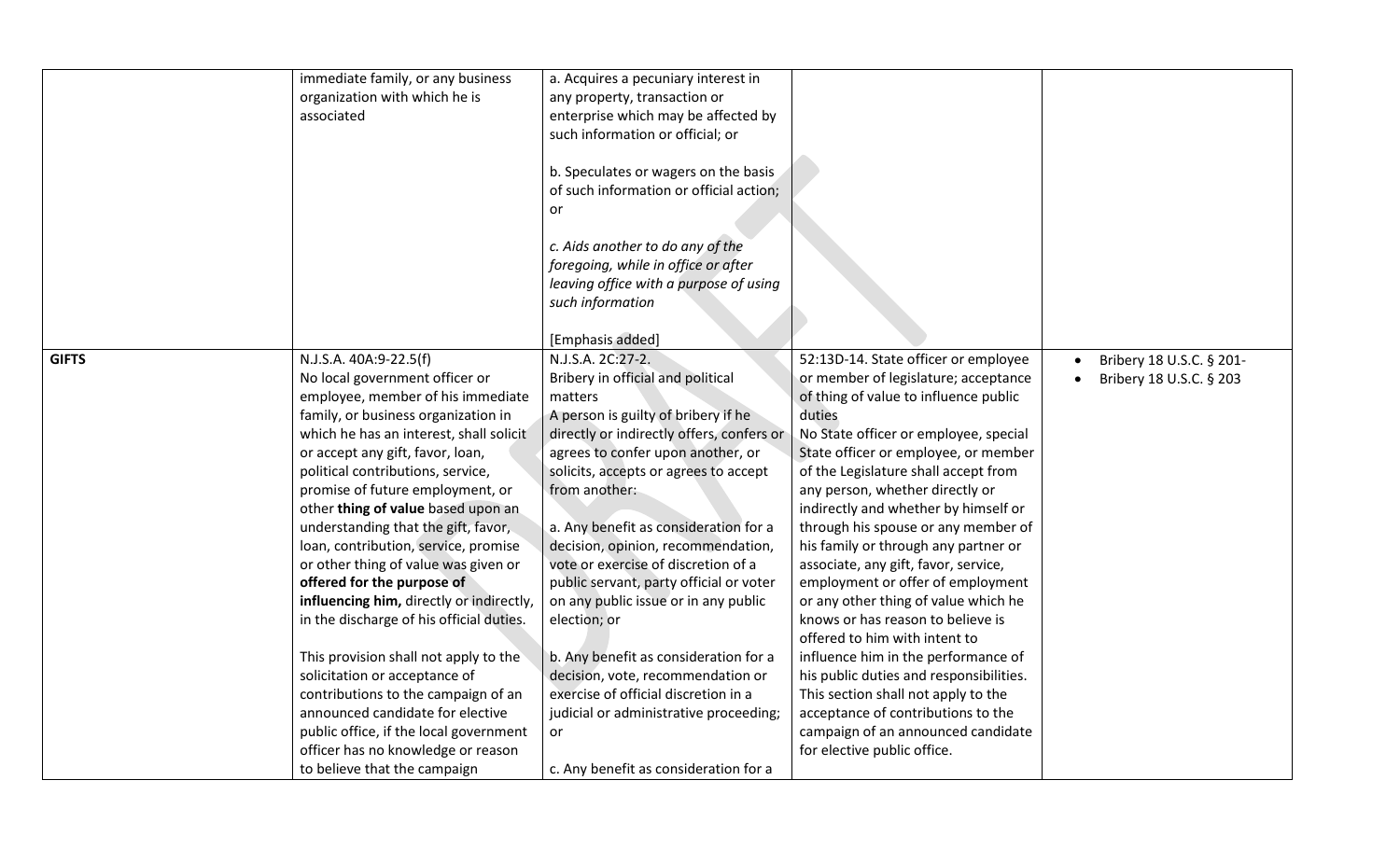| contribution, if accepted, was given   | violation of an official duty of a public |  |
|----------------------------------------|-------------------------------------------|--|
| with the intent to influence the local | servant or party official; or             |  |
| government officer in the discharge    |                                           |  |
| of his official duties.                | d. Any benefit as consideration for       |  |
|                                        | the performance of official duties.       |  |
|                                        |                                           |  |
|                                        | For the purposes of this section          |  |
|                                        | "benefit as consideration" shall be       |  |
|                                        | deemed to mean any benefit not            |  |
|                                        | authorized by law.                        |  |
|                                        |                                           |  |
|                                        | It is no defense to prosecution under     |  |
|                                        | this section that a person whom the       |  |
|                                        | actor sought to influence was not         |  |
|                                        | qualified to act in the desired way       |  |
|                                        | whether because he had not yet            |  |
|                                        | assumed office, or lacked jurisdiction,   |  |
|                                        | or for any other reason.                  |  |
|                                        |                                           |  |
|                                        | In any prosecution under this section     |  |
|                                        | of an actor who offered, conferred or     |  |
|                                        | agreed to confer, or who solicited,       |  |
|                                        | accepted or agreed to accept a            |  |
|                                        | benefit, it is no defense that he did so  |  |
|                                        | as a result of conduct by another         |  |
|                                        | constituting theft by extortion or        |  |
|                                        | coercion or an attempt to commit          |  |
|                                        | either of those crimes.                   |  |
|                                        |                                           |  |
|                                        | 2C:27-10 Acceptance or receipt of         |  |
|                                        | unlawful benefit by public servant        |  |
|                                        | for official behavior.                    |  |
|                                        |                                           |  |
|                                        | Acceptance or receipt of unlawful         |  |
|                                        | benefit by public servant for official    |  |
|                                        | behavior.                                 |  |
|                                        |                                           |  |
|                                        |                                           |  |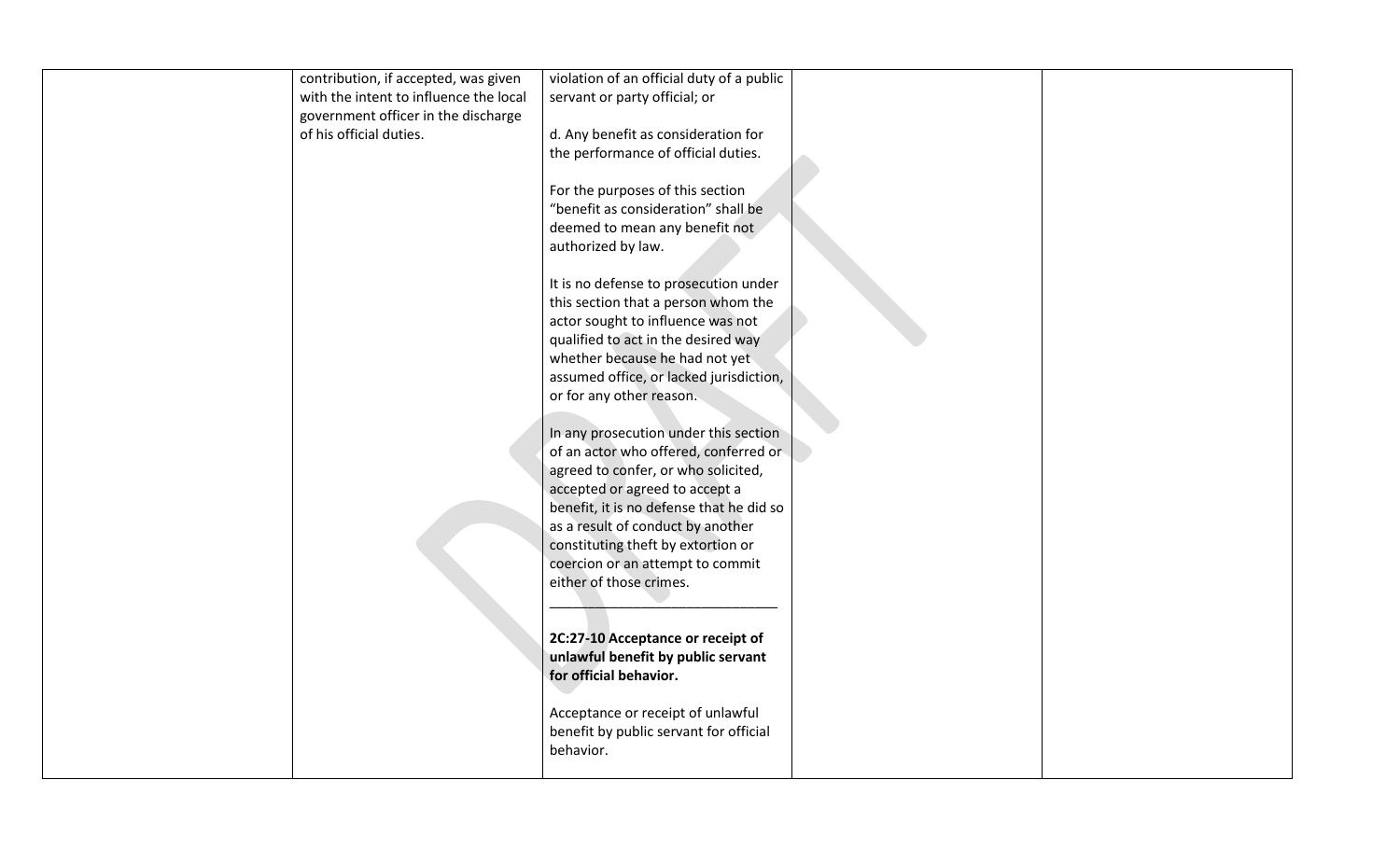| a. A public servant commits a crime     |  |
|-----------------------------------------|--|
| if, under color of office and in        |  |
| connection with any official act        |  |
| performed or to be performed by the     |  |
| public servant, the public servant      |  |
| directly or indirectly, knowingly       |  |
| solicits, accepts or agrees to accept   |  |
| any benefit, whether the benefit        |  |
|                                         |  |
| inures to the public servant or         |  |
| another person, to influence the        |  |
| performance of an official duty or to   |  |
| commit a violation of an official duty. |  |
|                                         |  |
| b.A public servant commits a crime if,  |  |
| under color of office and in            |  |
| connection with any official act        |  |
|                                         |  |
| performed or to be performed by the     |  |
| public servant, the public servant      |  |
| directly or indirectly, knowingly       |  |
| receives any benefit, whether the       |  |
| benefit inures to the public servant or |  |
| another person, to influence the        |  |
| performance of an official duty or to   |  |
| commit a violation of an official duty. |  |
|                                         |  |
| c. In addition to the definition set    |  |
|                                         |  |
| forth in N.J.S.2C:27-1, "benefit" as    |  |
| used in this act includes any benefit   |  |
| from or by reason of a contract or      |  |
| agreement for goods, property or        |  |
| services if the contract or agreement   |  |
| is awarded, made or paid by the         |  |
| branch, subdivision, or agency of the   |  |
| government that employs the public      |  |
| servant.                                |  |
|                                         |  |
|                                         |  |
| d. The provisions of this section shall |  |
| not apply to:                           |  |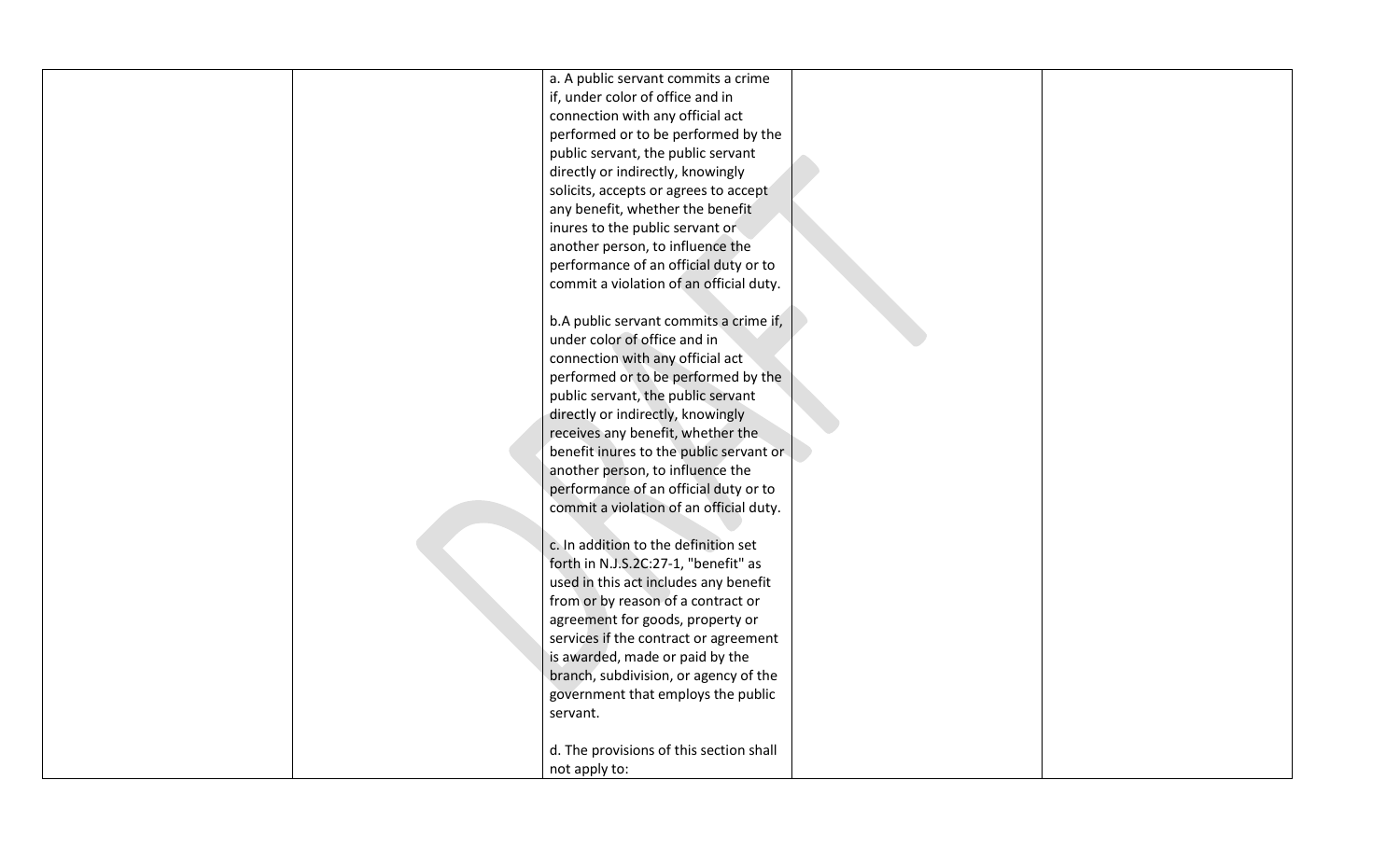| (1) Fees prescribed by law to be          |  |
|-------------------------------------------|--|
| received by a public servant or any       |  |
| other benefit to which the public         |  |
| servant is otherwise legally entitled if  |  |
| these fees or benefits are received in    |  |
| the manner legally prescribed and         |  |
|                                           |  |
| not bartered for another benefit to       |  |
| influence the performance of an           |  |
| official duty or to commit a violation    |  |
| of an official duty;                      |  |
|                                           |  |
| (2) Gifts or other benefits conferred     |  |
| on account of kinship or other            |  |
| personal, professional or business        |  |
| relationship independent of the           |  |
| official status of the recipient if these |  |
| gifts or benefits are within otherwise    |  |
| legally permissible limits and are not    |  |
| bartered for another benefit to           |  |
| influence the performance of an           |  |
| official duty or to commit a violation    |  |
| of an official duty; or                   |  |
|                                           |  |
| (3) Trivial benefits the receipt of       |  |
| which involve no risk that the public     |  |
| servant would perform official duties     |  |
| in a biased or partial manner.            |  |
|                                           |  |
| e. An offense proscribed by this          |  |
| section is a crime of the second          |  |
| degree. If the benefit solicited,         |  |
| accepted, agreed to be accepted or        |  |
| received is of a value of \$200.00 or     |  |
| less, any offense proscribed by this      |  |
| section is a crime of the third degree.   |  |
|                                           |  |
| Not just the "receipt or acceptance"      |  |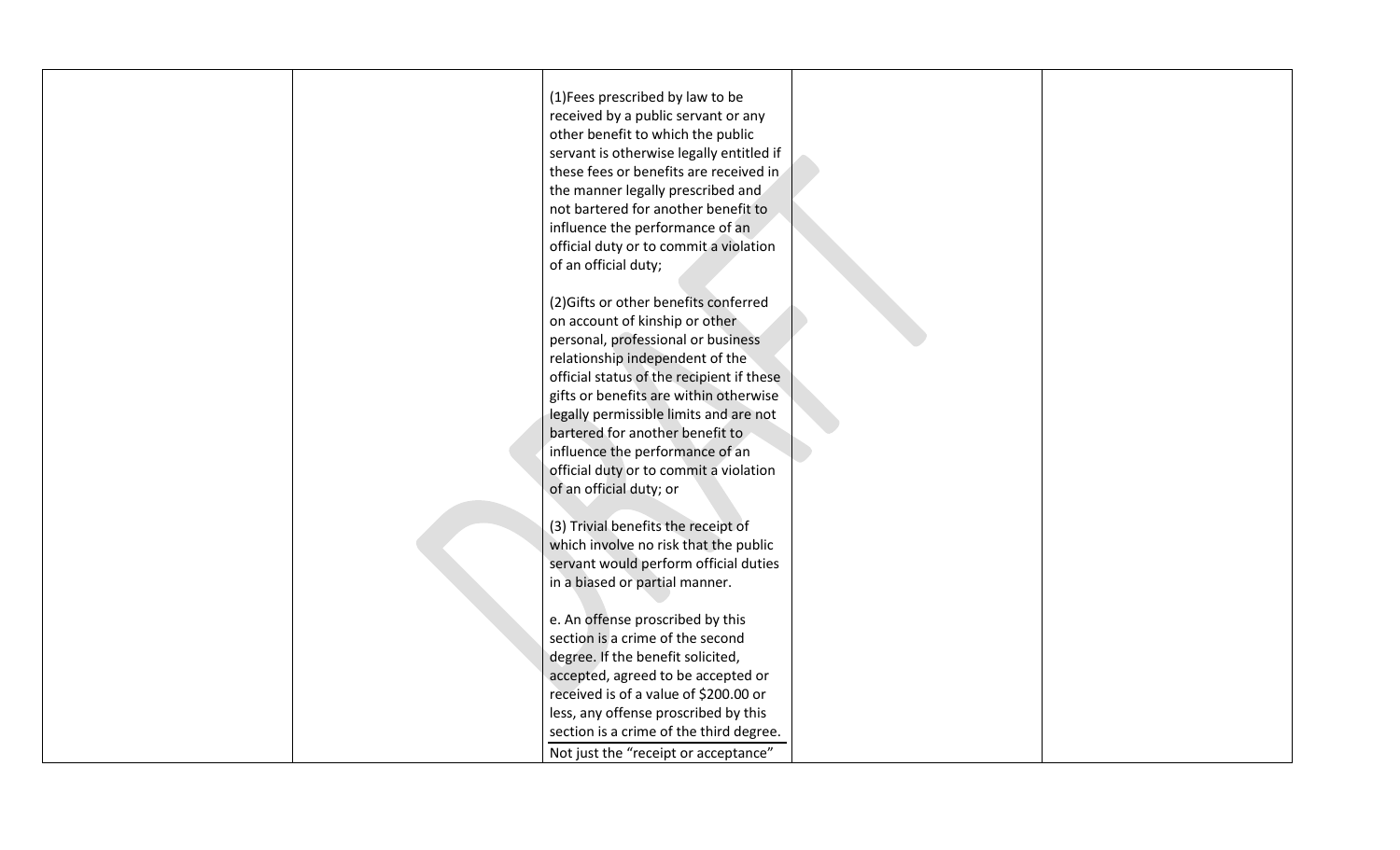| of the "gift/benefit" violates the      |  |
|-----------------------------------------|--|
| statutes but "offer" as well:           |  |
|                                         |  |
| 2C:27-11 Offer of unlawful benefit to   |  |
| public servant for official behavior.   |  |
|                                         |  |
|                                         |  |
| Offer of unlawful benefit to public     |  |
| servant for official behavior.          |  |
|                                         |  |
| a. A person commits a crime if the      |  |
| person offers, confers or agrees to     |  |
| confer any benefit, whether the         |  |
| benefit inures to the public servant or |  |
|                                         |  |
| another person, to influence a public   |  |
| servant in the performance of an        |  |
| official duty or to commit a violation  |  |
| of an official duty.                    |  |
|                                         |  |
| b. A person commits a crime if the      |  |
| person, directly or indirectly, confers |  |
| or agrees to confer any benefit not     |  |
| allowed by law to a public servant.     |  |
|                                         |  |
|                                         |  |
| c. In addition to the definition set    |  |
| forth in N.J.S. 2C:27-1, "benefit" as   |  |
| used in this act includes any benefit   |  |
| from or by reason of a contract or      |  |
| agreement for goods, property or        |  |
| services if the contract or agreement   |  |
| is awarded, made or paid by the         |  |
| branch, subdivision, or agency of the   |  |
| government that employs the public      |  |
|                                         |  |
| servant.                                |  |
|                                         |  |
| d. The provisions of this section shall |  |
| not apply to:                           |  |
|                                         |  |
| (1) Fees prescribed by law to be        |  |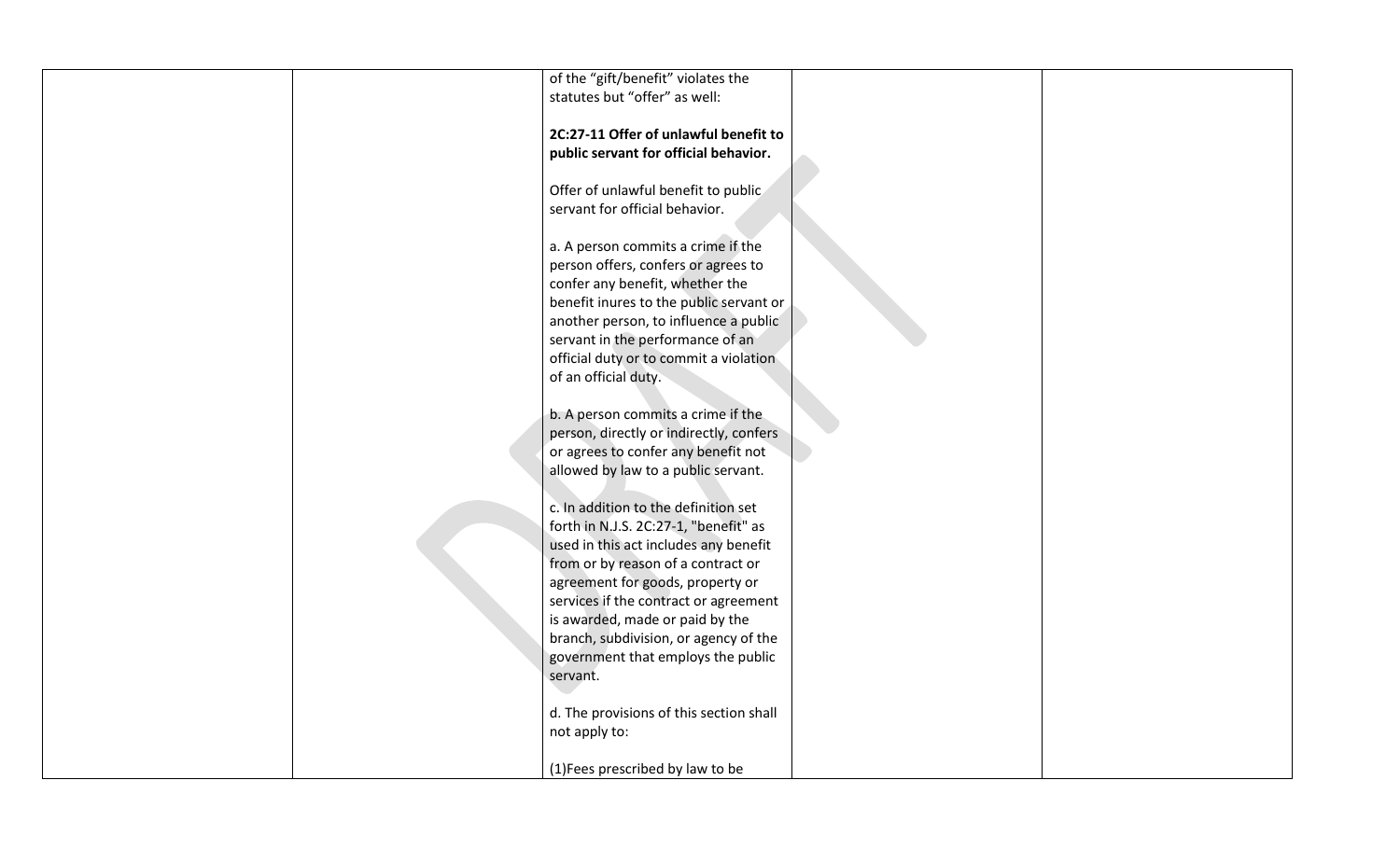| received by a public servant or any       |  |
|-------------------------------------------|--|
| other benefit to which the public         |  |
| servant is otherwise legally entitled if  |  |
| these fees or benefits are received in    |  |
| the manner legally prescribed and         |  |
| not bartered for another benefit to       |  |
| influence the performance of an           |  |
| official duty or to commit a violation    |  |
| of an official duty;                      |  |
|                                           |  |
| (2) Gifts or other benefits conferred     |  |
| on account of kinship or other            |  |
| personal, professional or business        |  |
| relationship independent of the           |  |
| official status of the recipient if these |  |
| gifts or benefits are within otherwise    |  |
| legally permissible limits and are not    |  |
| bartered for another benefit to           |  |
| influence the performance of an           |  |
| official duty or to commit a violation    |  |
| of an official duty; or                   |  |
|                                           |  |
| (3) Trivial benefits the receipt of       |  |
| which involve no risk that the public     |  |
| servant would perform official duties     |  |
| in a biased or partial manner.            |  |
|                                           |  |
| e. (1) An offense proscribed by           |  |
| subsection a. of this section is a crime  |  |
| of the second degree. If the benefit      |  |
| solicited, accepted or agreed to be       |  |
| accepted is of a value of \$200.00 or     |  |
| less, any offense proscribed by           |  |
| subsection a. of this section is a crime  |  |
| of the third degree.                      |  |
|                                           |  |
| (2) An offense proscribed by              |  |
| subsection b. of this section is a crime  |  |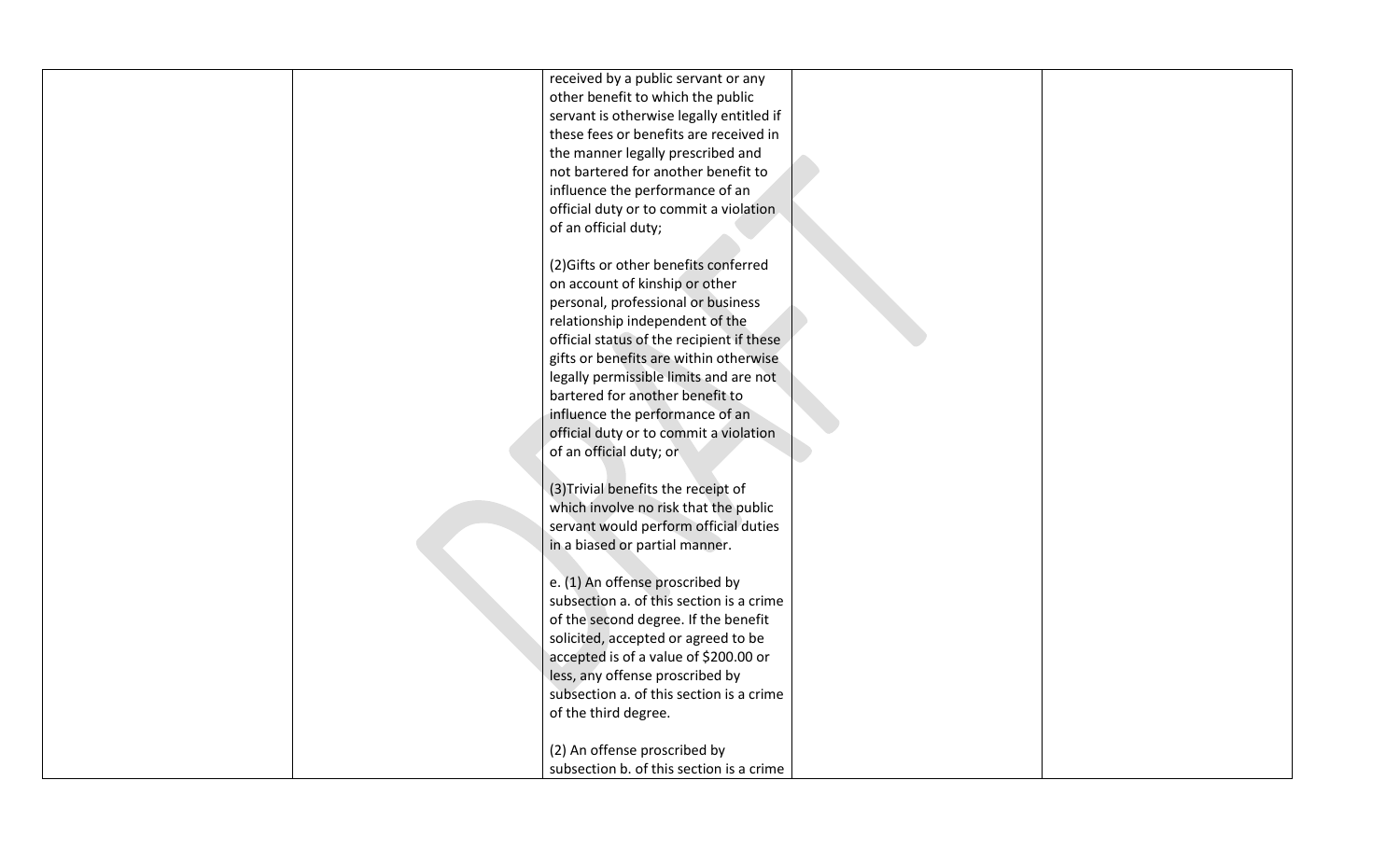|                                                           |                                                                                                                                                                                                                                                                                                                                                                                          | of the third degree. If the gift or<br>other benefit is of a value of \$200.00<br>or less, an offense proscribed by<br>subsection b. of this section is a crime<br>of the fourth degree.                                                                                                                                                                                                                                                                                                                                                                                                                               |                                                                                                                                                                                                                                                                                                                                                                                                                   |                                                                                                      |
|-----------------------------------------------------------|------------------------------------------------------------------------------------------------------------------------------------------------------------------------------------------------------------------------------------------------------------------------------------------------------------------------------------------------------------------------------------------|------------------------------------------------------------------------------------------------------------------------------------------------------------------------------------------------------------------------------------------------------------------------------------------------------------------------------------------------------------------------------------------------------------------------------------------------------------------------------------------------------------------------------------------------------------------------------------------------------------------------|-------------------------------------------------------------------------------------------------------------------------------------------------------------------------------------------------------------------------------------------------------------------------------------------------------------------------------------------------------------------------------------------------------------------|------------------------------------------------------------------------------------------------------|
| <b>ABUSE OF OFFICE/</b><br><b>UNWARRANRTED PRIVILIGES</b> | N.J.S.A. 40A: 9-22.50<br>No local government officer or<br>employee shall use or attempt to use<br>his official position to secure<br>unwarranted privileges or<br>advantages for himself or others.                                                                                                                                                                                     | N.J.S.A. 2C:30-2<br><b>Official Misconduct</b><br>A public servant is guilty of official<br>misconduct when, with purpose to<br>obtain a benefit for himself or<br>another or to injure or to deprive<br>another of a benefit:<br>a. He commits an act relating to his<br>office but constituting an<br>unauthorized exercise of his official<br>functions, knowing that such act is<br>unauthorized or he is committing<br>such act in an unauthorized manner;<br>or<br>b. He knowingly refrains from<br>performing a duty which is imposed<br>upon him by law or is clearly inherent<br>in the nature of his office. |                                                                                                                                                                                                                                                                                                                                                                                                                   | "Do you know who I am"<br>statutes<br>18 U.S.C. § 208, Federal<br>conflicts Law/Abuse of<br>Position |
| <b>REPRESENTATION</b>                                     | NJSA 40A:9-22.6 (h)<br>No local government officer or<br>employee, member of his immediate<br>family, or business organization in<br>which he has an interest, shall<br>represent any person or party other<br>than the local government in<br>connection with any cause,<br>proceeding, application or other<br>matter pending before any agency in<br>the local government in which he |                                                                                                                                                                                                                                                                                                                                                                                                                                                                                                                                                                                                                        | 52:13D-15. Representation,<br>appearance or negotiation, directly<br>or indirectly, for acquisition or sale<br>of property by state<br>No member of the Legislature or<br>State officer or employee shall<br>represent, appear for, or negotiate<br>on behalf of, or agree to represent,<br>appear for, or negotiate on behalf of,<br>whether by himself or by or through<br>any partnership, firm or corporation |                                                                                                      |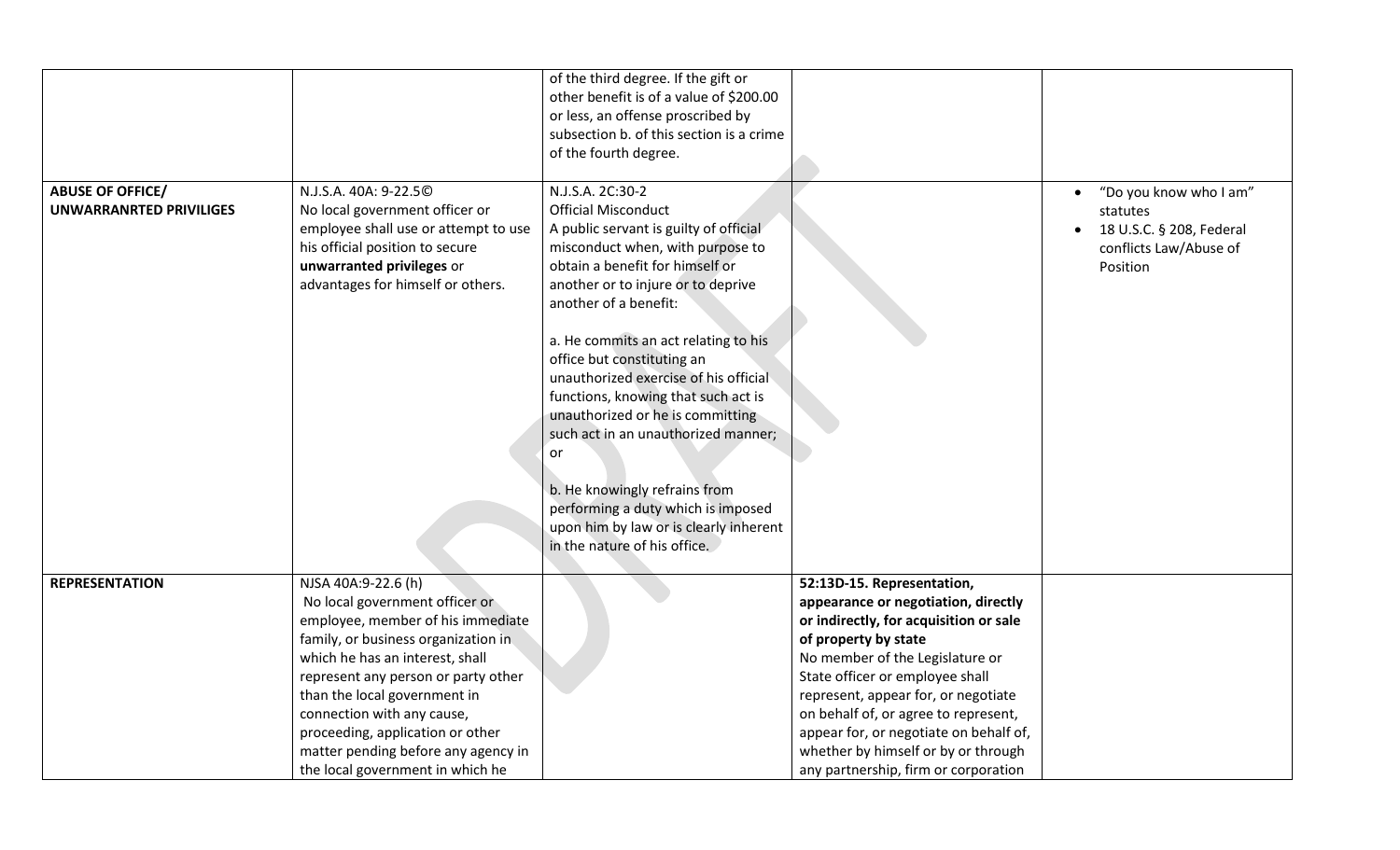| serves. |  | in which he has an interest or by any   |
|---------|--|-----------------------------------------|
|         |  | partner, officer or employee of any     |
|         |  | such partnership, firm or corporation   |
|         |  | any person or party other than the      |
|         |  | State in any negotiations for the       |
|         |  | acquisition or sale by the State or a   |
|         |  | State agency of any interest in real or |
|         |  | tangible or intangible personal         |
|         |  | property, or in any proceedings         |
|         |  | relative to such acquisition or sale    |
|         |  | before a condemnation commission        |
|         |  | or court; provided, however, nothing    |
|         |  | contained in this section shall be      |
|         |  | deemed to prohibit any person from      |
|         |  | representing himself in negotiations    |
|         |  | or proceedings concerning his own       |
|         |  | interest in real property.              |
|         |  |                                         |
|         |  | 52:13D-16. Representation,              |
|         |  | appearance or negotiation on            |
|         |  | proceeding pending before               |
|         |  | particular office, bureau, etc., or     |
|         |  | state agency                            |
|         |  | a. No special State officer or          |
|         |  | employee, nor any partnership, firm     |
|         |  | or corporation in which he has an       |
|         |  | interest, nor any partner, officer or   |
|         |  | employee of any such partnership,       |
|         |  | firm or corporation, shall represent,   |
|         |  | appear for, or negotiate on behalf of,  |
|         |  | or agree to represent, appear for or    |
|         |  | negotiate on behalf of, any person or   |
|         |  | party other than the State in           |
|         |  | connection with any cause,              |
|         |  | proceeding, application or other        |
|         |  | matter pending before the particular    |
|         |  | office, bureau, board, council,         |
|         |  | commission, authority, agency, fund     |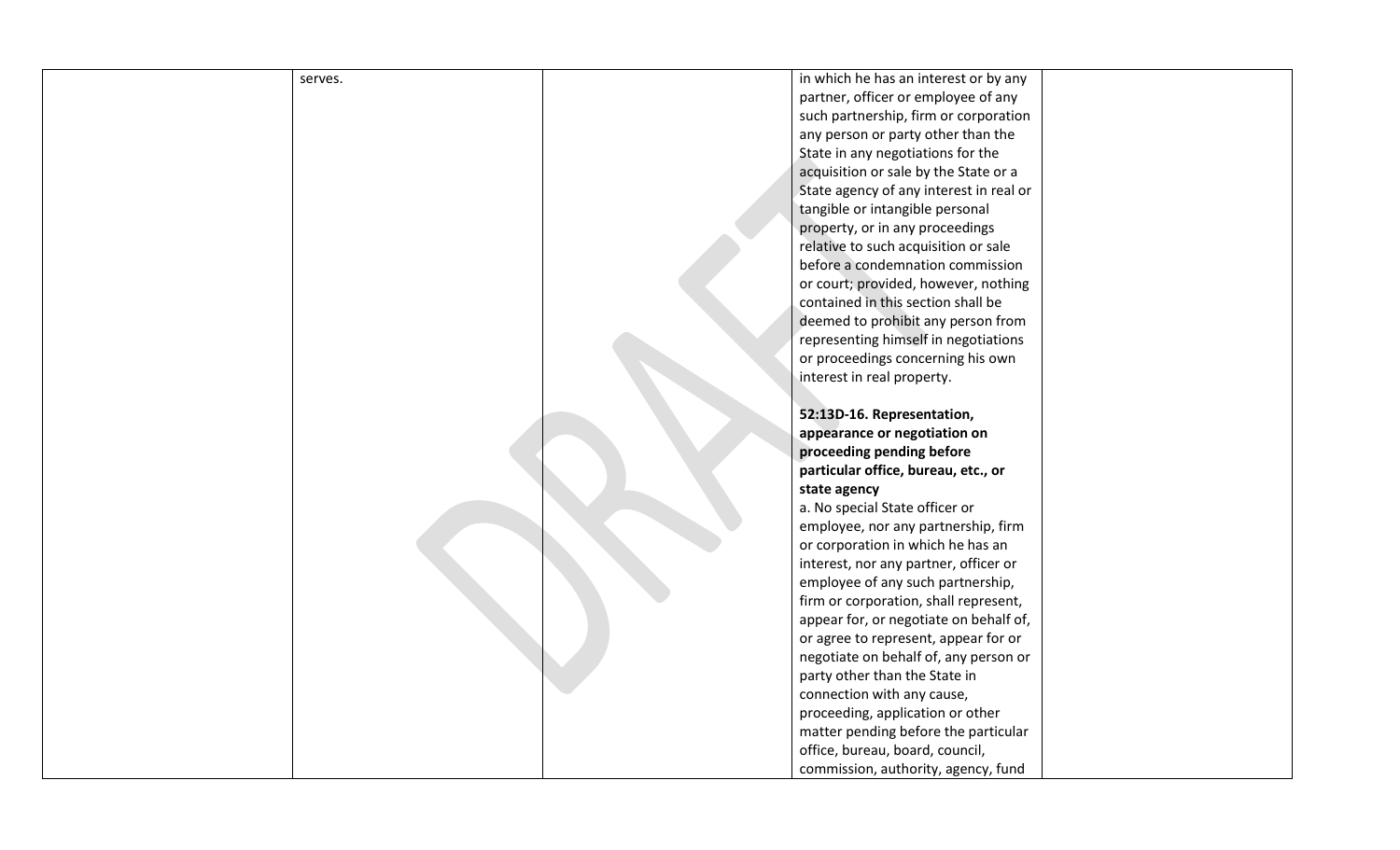|  | or system in which such special State  |  |
|--|----------------------------------------|--|
|  | officer or employee holds office or    |  |
|  | employment.                            |  |
|  | b. No State officer or employee or     |  |
|  | member of the Legislature, nor any     |  |
|  | partnership, firm or corporation in    |  |
|  | which he has an interest, nor any      |  |
|  | partner, officer or employee of any    |  |
|  | such partnership, firm or corporation, |  |
|  | shall represent, appear for, or        |  |
|  | negotiate on behalf of, or agree to    |  |
|  | represent, appear for, or negotiate    |  |
|  | on behalf of, any person or party      |  |
|  | other than the State in connection     |  |
|  | with any cause, proceeding,            |  |
|  | application or other matter pending    |  |
|  | before any State agency. Nothing       |  |
|  | contained herein shall be deemed to    |  |
|  | prohibit any such partnership, firm or |  |
|  | corporation from appearing on its      |  |
|  | own behalf. This subsection shall not  |  |
|  | be deemed to prohibit a member of      |  |
|  | the Legislature or an employee on      |  |
|  | the member's behalf from: (1)          |  |
|  | making an inquiry for information on   |  |
|  | behalf of a constituent, which may     |  |
|  | include ascertaining the status of a   |  |
|  | matter, identifying the statutes or    |  |
|  | regulations involved in a matter or    |  |
|  | inquiring how to expedite a matter;    |  |
|  | (2) assisting the constituent in       |  |
|  | bringing the merits of the             |  |
|  | constituent's position to the          |  |
|  | attention of a State agency; or (3)    |  |
|  | making a recommendation on a           |  |
|  | matter or indicating support for a     |  |
|  | constituent's position to a State      |  |
|  | agency if no fee, reward,              |  |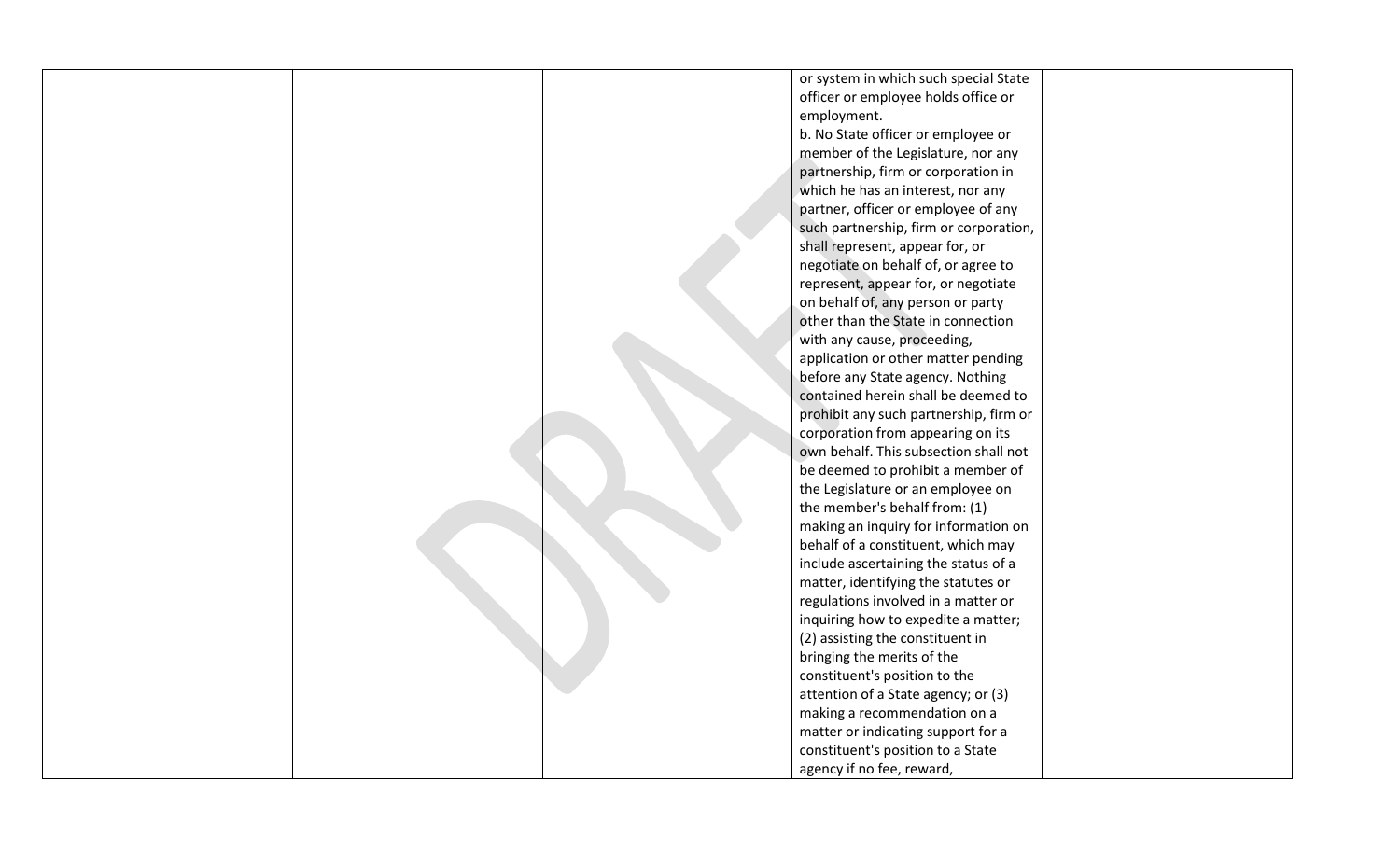|                |                                       | employment, offer of employment,        |  |
|----------------|---------------------------------------|-----------------------------------------|--|
|                |                                       | or other thing of value is promised to, |  |
|                |                                       | given to or accepted by the member      |  |
|                |                                       | of the Legislature or an employee       |  |
|                |                                       | therefor, whether directly or           |  |
|                |                                       | indirectly, and the member or           |  |
|                |                                       | employee does not endeavor to use       |  |
|                |                                       | his official position to improperly     |  |
|                |                                       | influence any determination. As used    |  |
|                |                                       | in this subsection "constituent" shall  |  |
|                |                                       | mean any State resident or other        |  |
|                |                                       |                                         |  |
|                |                                       | person seeking legislative assistance.  |  |
|                |                                       | Nothing contained herein shall          |  |
|                |                                       | authorize contact with State agencies   |  |
|                |                                       | by members of the Legislature or        |  |
|                |                                       | their employees which is otherwise      |  |
|                |                                       | prohibited by the criminal law, this    |  |
|                |                                       | act or the Code of Ethics and nothing   |  |
|                |                                       | contained herein shall authorize        |  |
|                |                                       | contact with an administrative law      |  |
|                |                                       | judge or agency head during the         |  |
|                |                                       | hearing of a contested case.            |  |
|                |                                       |                                         |  |
| POST EPLOYMENT | N.J.S.A. 40A:9-22.5b.                 | 52:13D-17. Post-employment              |  |
|                | No independent local authority shall, | restrictions on State officers or       |  |
|                | for a period of one year next         | employees; penalties                    |  |
|                | subsequent to the termination of      | No State officer or employee or         |  |
|                | office of a member of that authority: | special State officer or employee,      |  |
|                |                                       | subsequent to the termination of his    |  |
|                | (1) award any contract which is not   | office or employment in any State       |  |
|                | publicly bid to a former member of    | agency, shall represent, appear for,    |  |
|                | that authority;                       | negotiate on behalf of, or provide      |  |
|                |                                       | information not generally available to  |  |
|                | (2) allow a former member of that     | members of the public or services to,   |  |
|                | authority to represent, appear for or | or agree to represent, appear for,      |  |
|                | negotiate on behalf of any other      | negotiate on behalf of, or provide      |  |
|                | party before that authority; or       | information not generally available to  |  |
|                |                                       | members of the public or services to,   |  |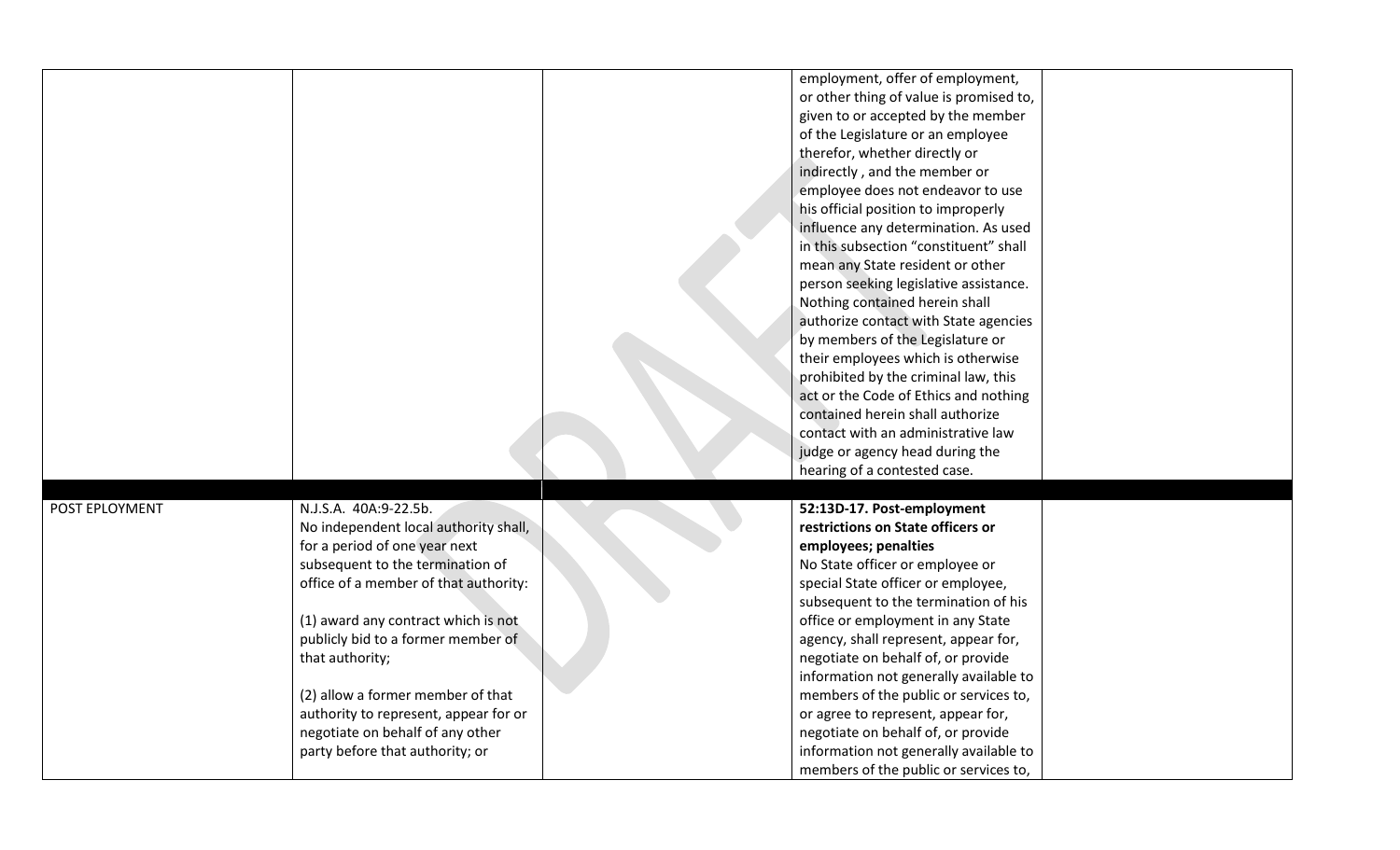| (3) employ for compensation, except<br>whether by himself or through any<br>pursuant to open competitive<br>partnership, firm or corporation in<br>examination in accordance with Title<br>which he has an interest or through<br>11A of the New Jersey Statutes and<br>any partner, officer or employee<br>the rules and regulations<br>thereof, any person or party other<br>than the State in connection with any<br>promulgated pursuant thereto, any<br>former member of that authority.<br>cause, proceeding, application or<br>other matter with respect to which<br>The restrictions contained in this<br>such State officer or employee or<br>special State officer or employee<br>subsection shall also apply to any<br>shall have made any investigation,<br>business organization in which the<br>former authority member holds an<br>rendered any ruling, given any<br>opinion, or been otherwise<br>interest.<br>substantially and directly involved at<br>any time during the course of his<br>office or employment.<br>Any person who willfully violates the<br>provisions of this section is a<br>disorderly person, and shall be<br>subject to a fine not to exceed \$1,000<br>or imprisonment not to exceed six<br>months, or both.<br>In addition, for violations occurring<br>after the effective date of P.L.2005, c.<br>382, any former State officer or |
|---------------------------------------------------------------------------------------------------------------------------------------------------------------------------------------------------------------------------------------------------------------------------------------------------------------------------------------------------------------------------------------------------------------------------------------------------------------------------------------------------------------------------------------------------------------------------------------------------------------------------------------------------------------------------------------------------------------------------------------------------------------------------------------------------------------------------------------------------------------------------------------------------------------------------------------------------------------------------------------------------------------------------------------------------------------------------------------------------------------------------------------------------------------------------------------------------------------------------------------------------------------------------------------------------------------------------------------------------------------------------------|
|                                                                                                                                                                                                                                                                                                                                                                                                                                                                                                                                                                                                                                                                                                                                                                                                                                                                                                                                                                                                                                                                                                                                                                                                                                                                                                                                                                                 |
|                                                                                                                                                                                                                                                                                                                                                                                                                                                                                                                                                                                                                                                                                                                                                                                                                                                                                                                                                                                                                                                                                                                                                                                                                                                                                                                                                                                 |
|                                                                                                                                                                                                                                                                                                                                                                                                                                                                                                                                                                                                                                                                                                                                                                                                                                                                                                                                                                                                                                                                                                                                                                                                                                                                                                                                                                                 |
|                                                                                                                                                                                                                                                                                                                                                                                                                                                                                                                                                                                                                                                                                                                                                                                                                                                                                                                                                                                                                                                                                                                                                                                                                                                                                                                                                                                 |
|                                                                                                                                                                                                                                                                                                                                                                                                                                                                                                                                                                                                                                                                                                                                                                                                                                                                                                                                                                                                                                                                                                                                                                                                                                                                                                                                                                                 |
|                                                                                                                                                                                                                                                                                                                                                                                                                                                                                                                                                                                                                                                                                                                                                                                                                                                                                                                                                                                                                                                                                                                                                                                                                                                                                                                                                                                 |
|                                                                                                                                                                                                                                                                                                                                                                                                                                                                                                                                                                                                                                                                                                                                                                                                                                                                                                                                                                                                                                                                                                                                                                                                                                                                                                                                                                                 |
|                                                                                                                                                                                                                                                                                                                                                                                                                                                                                                                                                                                                                                                                                                                                                                                                                                                                                                                                                                                                                                                                                                                                                                                                                                                                                                                                                                                 |
|                                                                                                                                                                                                                                                                                                                                                                                                                                                                                                                                                                                                                                                                                                                                                                                                                                                                                                                                                                                                                                                                                                                                                                                                                                                                                                                                                                                 |
|                                                                                                                                                                                                                                                                                                                                                                                                                                                                                                                                                                                                                                                                                                                                                                                                                                                                                                                                                                                                                                                                                                                                                                                                                                                                                                                                                                                 |
|                                                                                                                                                                                                                                                                                                                                                                                                                                                                                                                                                                                                                                                                                                                                                                                                                                                                                                                                                                                                                                                                                                                                                                                                                                                                                                                                                                                 |
|                                                                                                                                                                                                                                                                                                                                                                                                                                                                                                                                                                                                                                                                                                                                                                                                                                                                                                                                                                                                                                                                                                                                                                                                                                                                                                                                                                                 |
|                                                                                                                                                                                                                                                                                                                                                                                                                                                                                                                                                                                                                                                                                                                                                                                                                                                                                                                                                                                                                                                                                                                                                                                                                                                                                                                                                                                 |
|                                                                                                                                                                                                                                                                                                                                                                                                                                                                                                                                                                                                                                                                                                                                                                                                                                                                                                                                                                                                                                                                                                                                                                                                                                                                                                                                                                                 |
|                                                                                                                                                                                                                                                                                                                                                                                                                                                                                                                                                                                                                                                                                                                                                                                                                                                                                                                                                                                                                                                                                                                                                                                                                                                                                                                                                                                 |
|                                                                                                                                                                                                                                                                                                                                                                                                                                                                                                                                                                                                                                                                                                                                                                                                                                                                                                                                                                                                                                                                                                                                                                                                                                                                                                                                                                                 |
|                                                                                                                                                                                                                                                                                                                                                                                                                                                                                                                                                                                                                                                                                                                                                                                                                                                                                                                                                                                                                                                                                                                                                                                                                                                                                                                                                                                 |
|                                                                                                                                                                                                                                                                                                                                                                                                                                                                                                                                                                                                                                                                                                                                                                                                                                                                                                                                                                                                                                                                                                                                                                                                                                                                                                                                                                                 |
|                                                                                                                                                                                                                                                                                                                                                                                                                                                                                                                                                                                                                                                                                                                                                                                                                                                                                                                                                                                                                                                                                                                                                                                                                                                                                                                                                                                 |
|                                                                                                                                                                                                                                                                                                                                                                                                                                                                                                                                                                                                                                                                                                                                                                                                                                                                                                                                                                                                                                                                                                                                                                                                                                                                                                                                                                                 |
|                                                                                                                                                                                                                                                                                                                                                                                                                                                                                                                                                                                                                                                                                                                                                                                                                                                                                                                                                                                                                                                                                                                                                                                                                                                                                                                                                                                 |
|                                                                                                                                                                                                                                                                                                                                                                                                                                                                                                                                                                                                                                                                                                                                                                                                                                                                                                                                                                                                                                                                                                                                                                                                                                                                                                                                                                                 |
|                                                                                                                                                                                                                                                                                                                                                                                                                                                                                                                                                                                                                                                                                                                                                                                                                                                                                                                                                                                                                                                                                                                                                                                                                                                                                                                                                                                 |
|                                                                                                                                                                                                                                                                                                                                                                                                                                                                                                                                                                                                                                                                                                                                                                                                                                                                                                                                                                                                                                                                                                                                                                                                                                                                                                                                                                                 |
|                                                                                                                                                                                                                                                                                                                                                                                                                                                                                                                                                                                                                                                                                                                                                                                                                                                                                                                                                                                                                                                                                                                                                                                                                                                                                                                                                                                 |
| employee or former special State                                                                                                                                                                                                                                                                                                                                                                                                                                                                                                                                                                                                                                                                                                                                                                                                                                                                                                                                                                                                                                                                                                                                                                                                                                                                                                                                                |
| officer or employee of a State agency                                                                                                                                                                                                                                                                                                                                                                                                                                                                                                                                                                                                                                                                                                                                                                                                                                                                                                                                                                                                                                                                                                                                                                                                                                                                                                                                           |
| in the Executive Branch found by the                                                                                                                                                                                                                                                                                                                                                                                                                                                                                                                                                                                                                                                                                                                                                                                                                                                                                                                                                                                                                                                                                                                                                                                                                                                                                                                                            |
| State Ethics Commission to have                                                                                                                                                                                                                                                                                                                                                                                                                                                                                                                                                                                                                                                                                                                                                                                                                                                                                                                                                                                                                                                                                                                                                                                                                                                                                                                                                 |
| violated any of the provisions of this                                                                                                                                                                                                                                                                                                                                                                                                                                                                                                                                                                                                                                                                                                                                                                                                                                                                                                                                                                                                                                                                                                                                                                                                                                                                                                                                          |
| section shall be assessed a civil                                                                                                                                                                                                                                                                                                                                                                                                                                                                                                                                                                                                                                                                                                                                                                                                                                                                                                                                                                                                                                                                                                                                                                                                                                                                                                                                               |
| penalty of not less than \$500 nor                                                                                                                                                                                                                                                                                                                                                                                                                                                                                                                                                                                                                                                                                                                                                                                                                                                                                                                                                                                                                                                                                                                                                                                                                                                                                                                                              |
| more than \$10,000, which penalty                                                                                                                                                                                                                                                                                                                                                                                                                                                                                                                                                                                                                                                                                                                                                                                                                                                                                                                                                                                                                                                                                                                                                                                                                                                                                                                                               |
| may be collected in a summary                                                                                                                                                                                                                                                                                                                                                                                                                                                                                                                                                                                                                                                                                                                                                                                                                                                                                                                                                                                                                                                                                                                                                                                                                                                                                                                                                   |
| proceeding pursuant to the "Penalty                                                                                                                                                                                                                                                                                                                                                                                                                                                                                                                                                                                                                                                                                                                                                                                                                                                                                                                                                                                                                                                                                                                                                                                                                                                                                                                                             |
| Enforcement Law of 1999," P.L.1999,                                                                                                                                                                                                                                                                                                                                                                                                                                                                                                                                                                                                                                                                                                                                                                                                                                                                                                                                                                                                                                                                                                                                                                                                                                                                                                                                             |
| c. 274 (C.2A:58-10 et seq.).                                                                                                                                                                                                                                                                                                                                                                                                                                                                                                                                                                                                                                                                                                                                                                                                                                                                                                                                                                                                                                                                                                                                                                                                                                                                                                                                                    |
| <b>NEPOTISM</b><br>See. 52:13D-21.2. Restrictions on                                                                                                                                                                                                                                                                                                                                                                                                                                                                                                                                                                                                                                                                                                                                                                                                                                                                                                                                                                                                                                                                                                                                                                                                                                                                                                                            |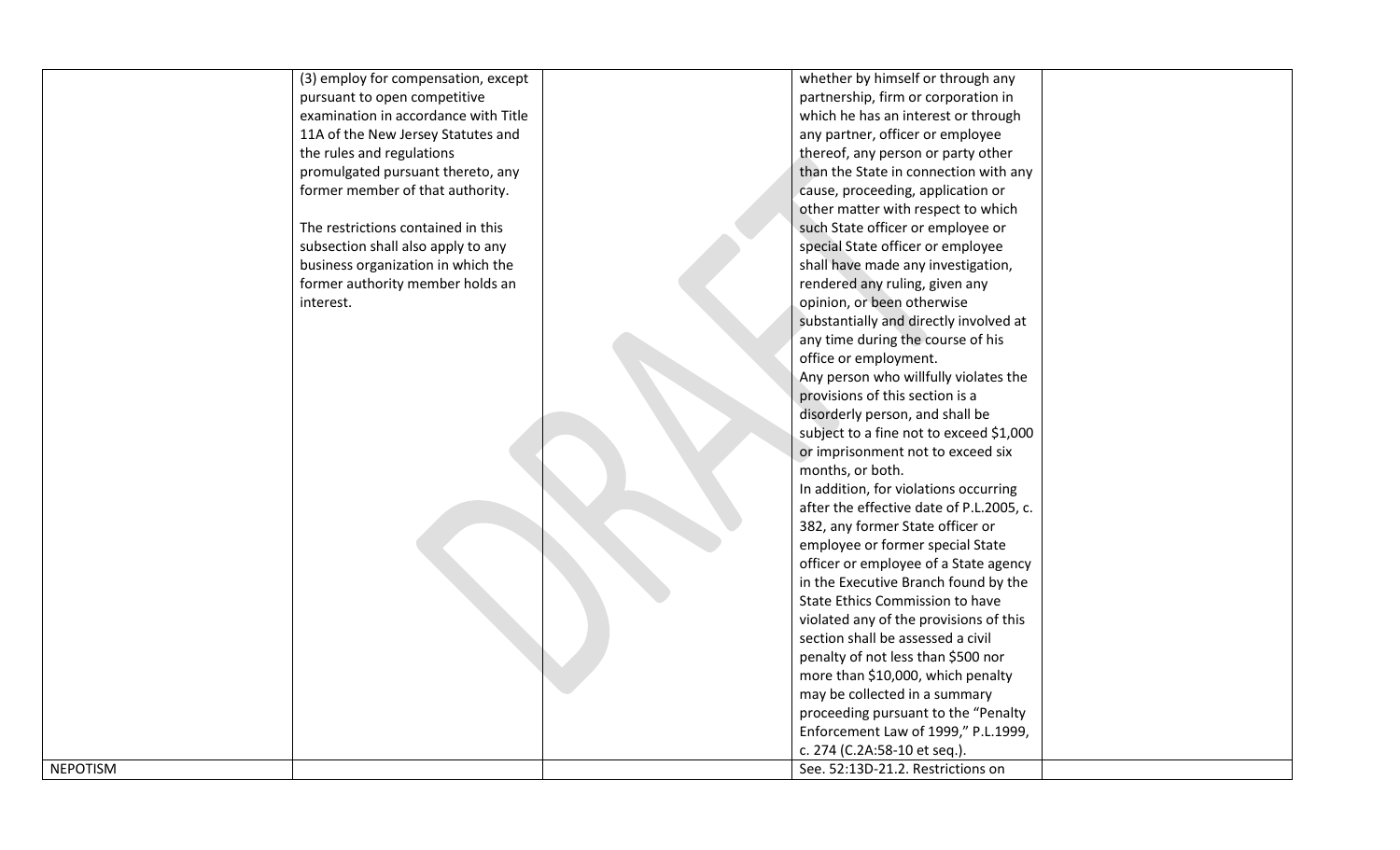|                                       |                                         | State employment of relatives of       |  |
|---------------------------------------|-----------------------------------------|----------------------------------------|--|
|                                       |                                         | certain State employees; definition of |  |
|                                       |                                         | "relative"                             |  |
| <b>CORRUPTION OF PUBLIC RESOURCES</b> | N.J.S.A 2C:27-12a                       |                                        |  |
|                                       | A person commits the crime of           |                                        |  |
|                                       | corruption of public resources if, with |                                        |  |
|                                       | respect to a public resource which is   |                                        |  |
|                                       |                                         |                                        |  |
|                                       | subject to an obligation to be used     |                                        |  |
|                                       | for a specific purpose or purposes,     |                                        |  |
|                                       | the person knowingly uses or makes      |                                        |  |
|                                       | disposition of that public resource or  |                                        |  |
|                                       | any portion thereof for an              |                                        |  |
|                                       | unauthorized purpose.                   |                                        |  |
|                                       |                                         |                                        |  |
|                                       |                                         |                                        |  |
| DISBURSING MONEY IN EXCESS OF         | 2C:30-4. Disbursing moneys,             |                                        |  |
| APPROPRIATION                         | incurring obligations in excess of      |                                        |  |
|                                       | appropriations                          |                                        |  |
|                                       | A person or member of a board or        |                                        |  |
|                                       | body charged with or having the         |                                        |  |
|                                       | control of a State office, division,    |                                        |  |
|                                       | department or institution or a          |                                        |  |
|                                       | member of a county or municipal         |                                        |  |
|                                       | governing body or a member of a         |                                        |  |
|                                       | board of education, commits a crime     |                                        |  |
|                                       | of the fourth degree if he purposely    |                                        |  |
|                                       |                                         |                                        |  |
|                                       | and knowingly:                          |                                        |  |
|                                       |                                         |                                        |  |
|                                       | a. Disburses, orders or votes for the   |                                        |  |
|                                       | disbursement of public moneys, in       |                                        |  |
|                                       | excess of the appropriation for that    |                                        |  |
|                                       | office, division, department,           |                                        |  |
|                                       | institution, board or body; or          |                                        |  |
|                                       |                                         |                                        |  |
|                                       | b. Incurs obligations in excess of the  |                                        |  |
|                                       | appropriation and limit of              |                                        |  |
|                                       | expenditure provided by law for that    |                                        |  |